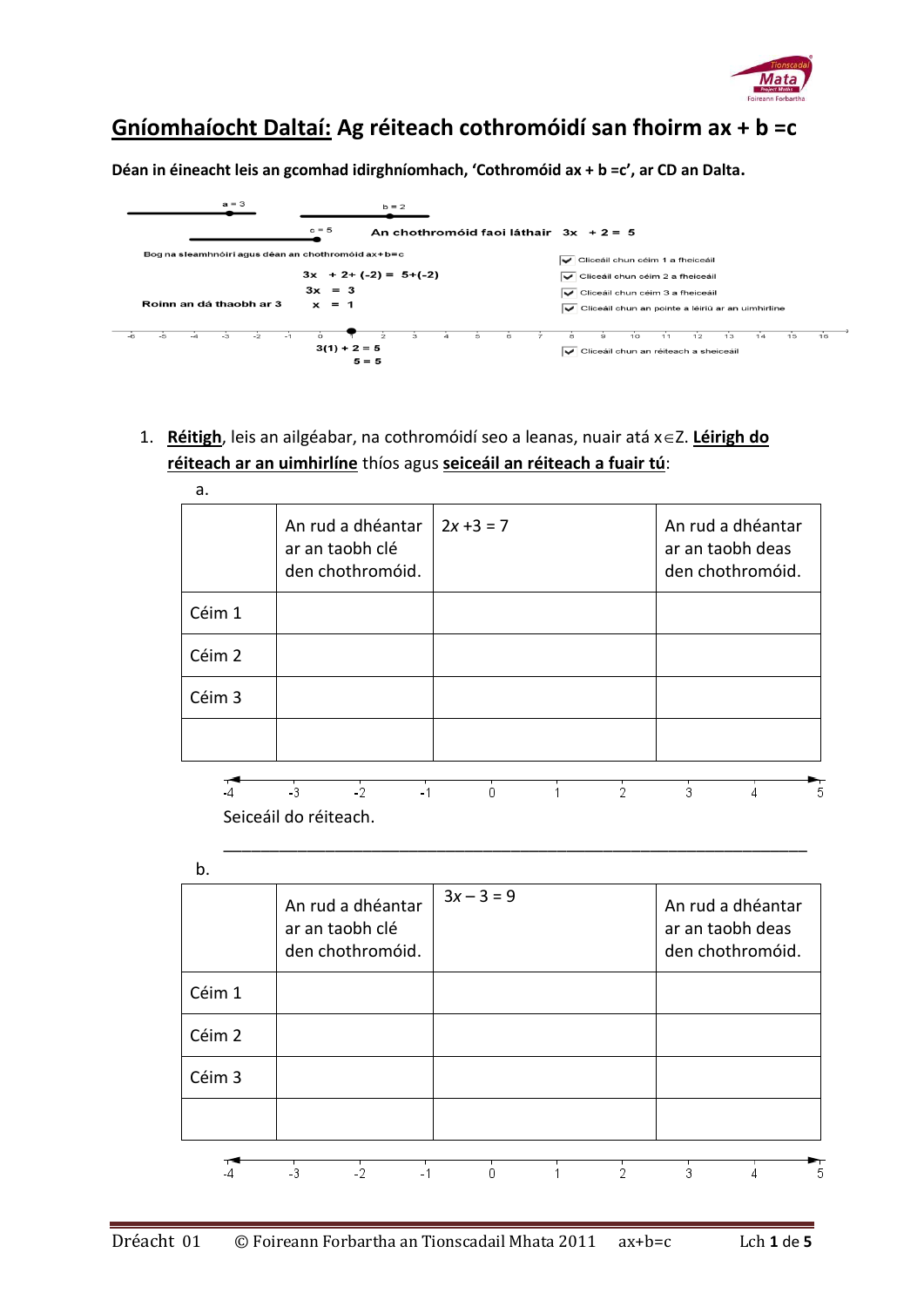

Seiceáil do réiteach.

|                            | ar an taobh clé<br>den chothromóid. | An rud a dhéantar     | $4x + 5 = 17$ |               |               |                | An rud a dhéantar<br>ar an taobh deas<br>den chothromóid. |
|----------------------------|-------------------------------------|-----------------------|---------------|---------------|---------------|----------------|-----------------------------------------------------------|
| Céim 1                     |                                     |                       |               |               |               |                |                                                           |
| Céim 2                     |                                     |                       |               |               |               |                |                                                           |
| Céim 3                     |                                     |                       |               |               |               |                |                                                           |
|                            |                                     |                       |               |               |               |                |                                                           |
| $\sqrt{4}$                 | $\frac{1}{3}$                       | $-1$<br>$\frac{1}{2}$ | ō             | 1             | $\frac{1}{2}$ | $\frac{1}{3}$  | $\frac{1}{4}$                                             |
|                            | Seiceáil do réiteach.               |                       |               |               |               |                |                                                           |
| d.                         |                                     |                       |               |               |               |                |                                                           |
|                            | ar an taobh clé<br>den chothromóid. | An rud a dhéantar     | $4x - 5 = 19$ |               |               |                | An rud a dhéantar<br>ar an taobh deas<br>den chothromóid. |
|                            |                                     |                       |               |               |               |                |                                                           |
|                            |                                     |                       |               |               |               |                |                                                           |
|                            |                                     |                       |               |               |               |                |                                                           |
| Céim 1<br>Céim 2<br>Céim 3 |                                     |                       |               |               |               |                |                                                           |
| $-3$                       | $-2$                                | $-1$                  | ò<br>1        | $\frac{1}{2}$ | $\frac{1}{3}$ | $\overline{4}$ | 5                                                         |

2. Agus tú ag réiteach na gcothromóidí in 1 thuas, céard a thugann tú faoi deara maidir leis an rud a dhéantar ar an taobh clé, agus an rud a dhéantar ar an taobh deas?

\_\_\_\_\_\_\_\_\_\_\_\_\_\_\_\_\_\_\_\_\_\_\_\_\_\_\_\_\_\_\_\_\_\_\_\_\_\_\_\_\_\_\_\_\_\_\_\_\_\_\_\_\_\_\_\_\_\_\_\_\_\_\_\_\_\_\_\_\_

\_\_\_\_\_\_\_\_\_\_\_\_\_\_\_\_\_\_\_\_\_\_\_\_\_\_\_\_\_\_\_\_\_\_\_\_\_\_\_\_\_\_\_\_\_\_\_\_\_\_\_\_\_\_\_\_\_\_\_\_\_\_\_\_\_\_\_\_\_

\_\_\_\_\_\_\_\_\_\_\_\_\_\_\_\_\_\_\_\_\_\_\_\_\_\_\_\_\_\_\_\_\_\_\_\_\_\_\_\_\_\_\_\_\_\_\_\_\_\_\_\_\_\_\_\_\_\_\_\_\_\_\_\_\_\_\_\_\_

3. Réitigh na cothromóidí seo a leanas leis an ailgéabar nuair atá  $x \in Z$ , léirigh do réiteach ar an uimhirlíne thíos agus seiceáil do réiteach: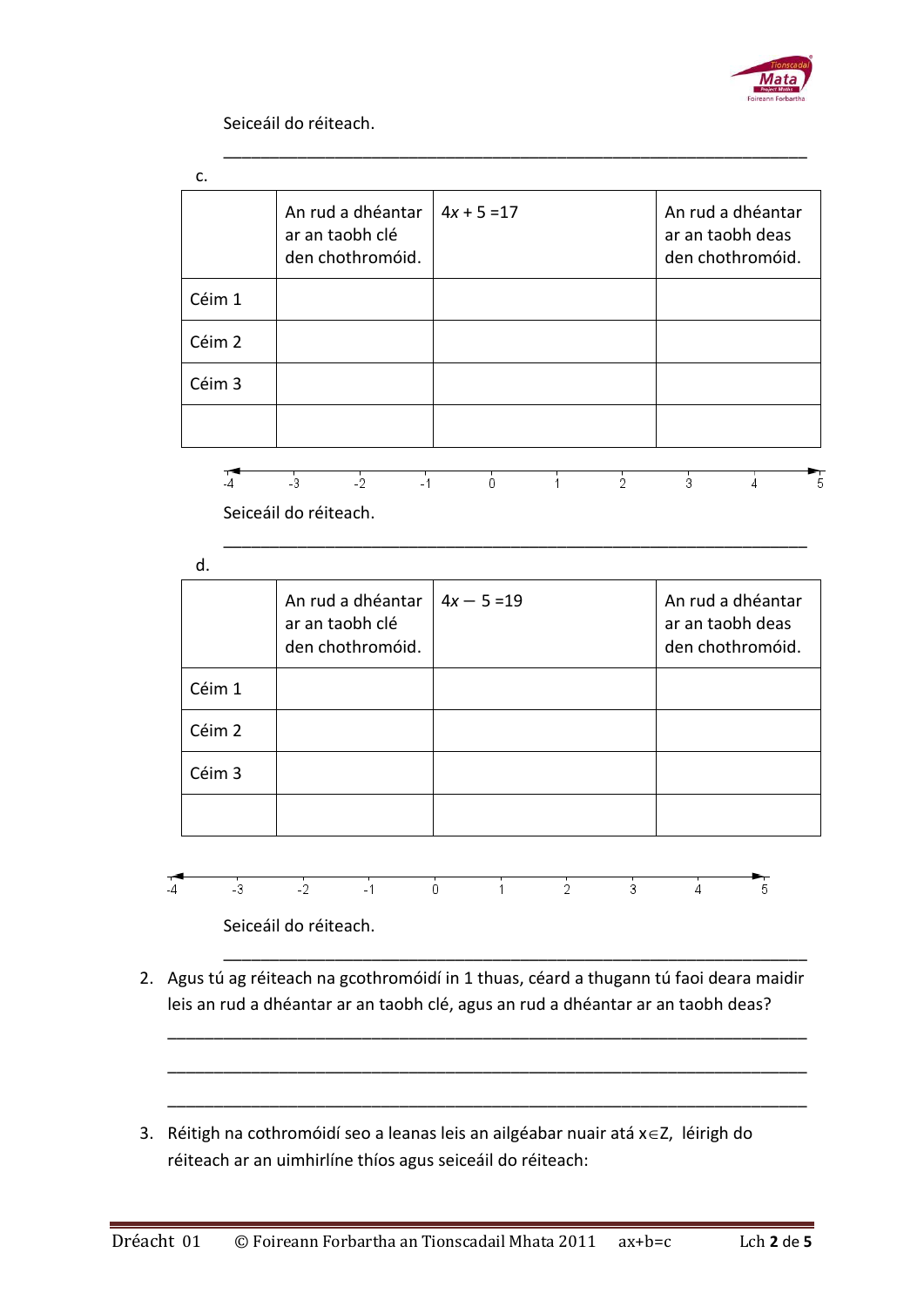

| $\overline{4}$     | $-3$                                                                               | $-2$ | $-1$                                                                                                            | Ò | $\ddot{1}$   | $\frac{1}{2}$  | 3              | $\ddot{4}$     | 5 |
|--------------------|------------------------------------------------------------------------------------|------|-----------------------------------------------------------------------------------------------------------------|---|--------------|----------------|----------------|----------------|---|
| b) $4(x+2)=16$     |                                                                                    |      |                                                                                                                 |   |              |                |                |                |   |
|                    |                                                                                    |      |                                                                                                                 |   |              |                |                |                |   |
| -4                 | $-3$                                                                               | $-2$ | $-1$                                                                                                            | 0 | $\mathbf{1}$ | $\frac{1}{2}$  | 3              | 4              | 5 |
| c) $-3(x + 2) = 9$ |                                                                                    |      |                                                                                                                 |   |              |                |                |                |   |
|                    |                                                                                    |      |                                                                                                                 |   |              |                |                |                |   |
|                    |                                                                                    |      |                                                                                                                 |   |              |                |                |                |   |
| $\sqrt{4}$         | $-3$                                                                               | $-2$ | $-1$                                                                                                            | Ò | $\mathbf{1}$ | $\overline{2}$ | $\overline{3}$ | $\overline{4}$ | 5 |
| a.                 |                                                                                    |      | Agus tú ag réiteach na cothromóide $3x + 4 = 10x \in \mathbb{Z}$ :<br>Cén fáth a suimíonn tú - 4 le gach taobh? |   |              |                |                |                |   |
|                    | b. Cén fáth a roinneann tú í ar 3 ansin?                                           |      |                                                                                                                 |   |              |                |                |                |   |
| c.                 | Cén fáth a bhfuil sé tábhachtach na céimeanna sin a dhéanamh in ord faoi<br>leith? |      |                                                                                                                 |   |              |                |                |                |   |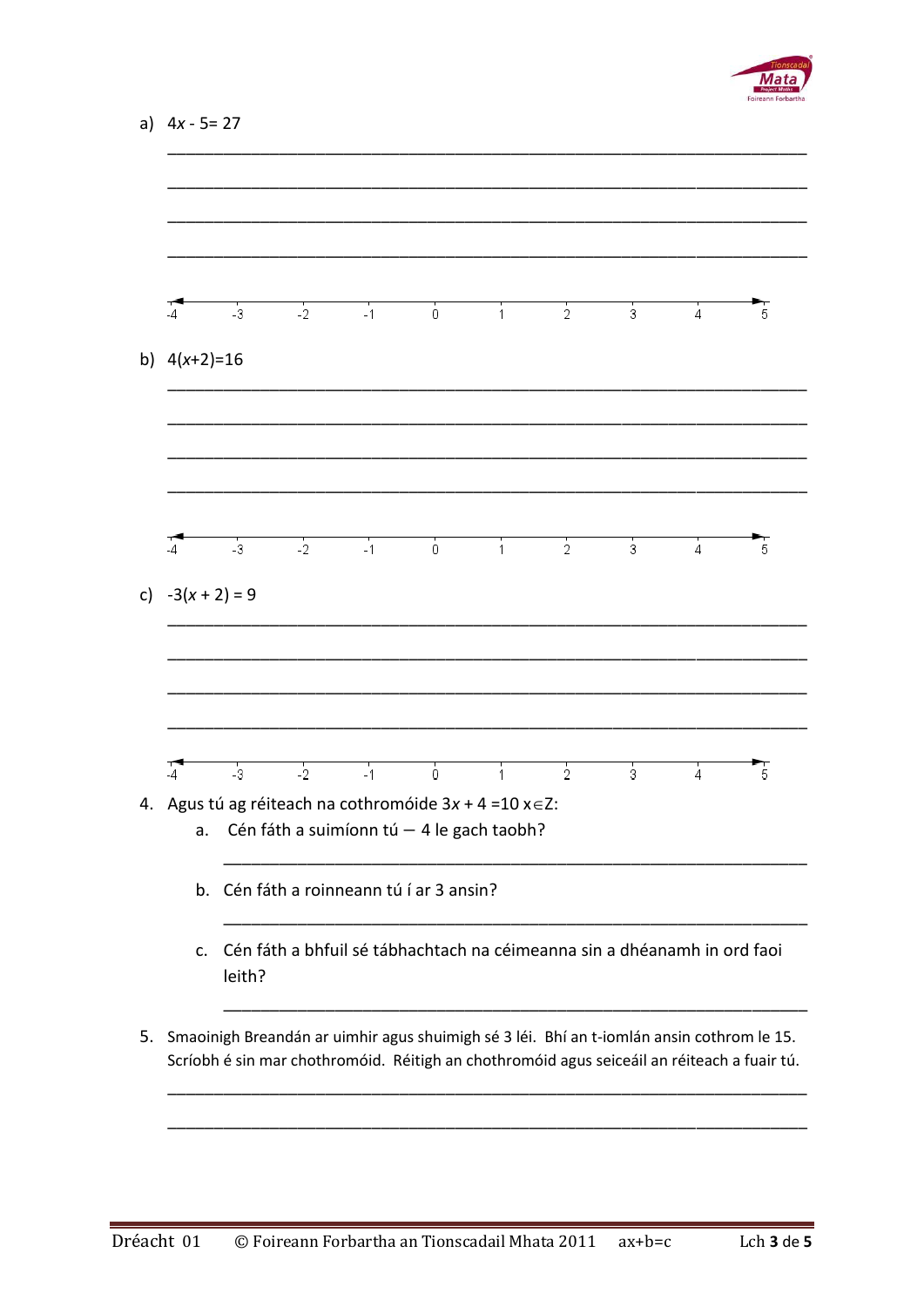

6. Smaoinigh Siobhán ar uimhir, dhealaigh sí 5 ón uimhir agus b'é 10 an freagra a bhí aici ansin. Léirigh é sin mar chothromóid. Réitigh an chothromóid agus seiceáil do réiteach.

\_\_\_\_\_\_\_\_\_\_\_\_\_\_\_\_\_\_\_\_\_\_\_\_\_\_\_\_\_\_\_\_\_\_\_\_\_\_\_\_\_\_\_\_\_\_\_\_\_\_\_\_\_\_\_\_\_\_\_\_\_\_\_\_\_\_\_\_\_

\_\_\_\_\_\_\_\_\_\_\_\_\_\_\_\_\_\_\_\_\_\_\_\_\_\_\_\_\_\_\_\_\_\_\_\_\_\_\_\_\_\_\_\_\_\_\_\_\_\_\_\_\_\_\_\_\_\_\_\_\_\_\_\_\_\_\_\_\_

\_\_\_\_\_\_\_\_\_\_\_\_\_\_\_\_\_\_\_\_\_\_\_\_\_\_\_\_\_\_\_\_\_\_\_\_\_\_\_\_\_\_\_\_\_\_\_\_\_\_\_\_\_\_\_\_\_\_\_\_\_\_\_\_\_\_\_\_\_

\_\_\_\_\_\_\_\_\_\_\_\_\_\_\_\_\_\_\_\_\_\_\_\_\_\_\_\_\_\_\_\_\_\_\_\_\_\_\_\_\_\_\_\_\_\_\_\_\_\_\_\_\_\_\_\_\_\_\_\_\_\_\_\_\_\_\_\_\_

\_\_\_\_\_\_\_\_\_\_\_\_\_\_\_\_\_\_\_\_\_\_\_\_\_\_\_\_\_\_\_\_\_\_\_\_\_\_\_\_\_\_\_\_\_\_\_\_\_\_\_\_\_\_\_\_\_\_\_\_\_\_\_\_\_\_\_\_\_

\_\_\_\_\_\_\_\_\_\_\_\_\_\_\_\_\_\_\_\_\_\_\_\_\_\_\_\_\_\_\_\_\_\_\_\_\_\_\_\_\_\_\_\_\_\_\_\_\_\_\_\_\_\_\_\_\_\_\_\_\_\_\_\_\_\_\_\_\_

\_\_\_\_\_\_\_\_\_\_\_\_\_\_\_\_\_\_\_\_\_\_\_\_\_\_\_\_\_\_\_\_\_\_\_\_\_\_\_\_\_\_\_\_\_\_\_\_\_\_\_\_\_\_\_\_\_\_\_\_\_\_\_\_\_\_\_\_\_

\_\_\_\_\_\_\_\_\_\_\_\_\_\_\_\_\_\_\_\_\_\_\_\_\_\_\_\_\_\_\_\_\_\_\_\_\_\_\_\_\_\_\_\_\_\_\_\_\_\_\_\_\_\_\_\_\_\_\_\_\_\_\_\_\_\_\_\_\_

\_\_\_\_\_\_\_\_\_\_\_\_\_\_\_\_\_\_\_\_\_\_\_\_\_\_\_\_\_\_\_\_\_\_\_\_\_\_\_\_\_\_\_\_\_\_\_\_\_\_\_\_\_\_\_\_\_\_\_\_\_\_\_\_\_\_\_\_\_

\_\_\_\_\_\_\_\_\_\_\_\_\_\_\_\_\_\_\_\_\_\_\_\_\_\_\_\_\_\_\_\_\_\_\_\_\_\_\_\_\_\_\_\_\_\_\_\_\_\_\_\_\_\_\_\_\_\_\_\_\_\_\_\_\_\_\_\_\_

\_\_\_\_\_\_\_\_\_\_\_\_\_\_\_\_\_\_\_\_\_\_\_\_\_\_\_\_\_\_\_\_\_\_\_\_\_\_\_\_\_\_\_\_\_\_\_\_\_\_\_\_\_\_\_\_\_\_\_\_\_\_\_\_\_\_\_\_\_

\_\_\_\_\_\_\_\_\_\_\_\_\_\_\_\_\_\_\_\_\_\_\_\_\_\_\_\_\_\_\_\_\_\_\_\_\_\_\_\_\_\_\_\_\_\_\_\_\_\_\_\_\_\_\_\_\_\_\_\_\_\_\_\_\_\_\_\_\_

\_\_\_\_\_\_\_\_\_\_\_\_\_\_\_\_\_\_\_\_\_\_\_\_\_\_\_\_\_\_\_\_\_\_\_\_\_\_\_\_\_\_\_\_\_\_\_\_\_\_\_\_\_\_\_\_\_\_\_\_\_\_\_\_\_\_\_\_\_

\_\_\_\_\_\_\_\_\_\_\_\_\_\_\_\_\_\_\_\_\_\_\_\_\_\_\_\_\_\_\_\_\_\_\_\_\_\_\_\_\_\_\_\_\_\_\_\_\_\_\_\_\_\_\_\_\_\_\_\_\_\_\_\_\_\_\_\_\_

\_\_\_\_\_\_\_\_\_\_\_\_\_\_\_\_\_\_\_\_\_\_\_\_\_\_\_\_\_\_\_\_\_\_\_\_\_\_\_\_\_\_\_\_\_\_\_\_\_\_\_\_\_\_\_\_\_\_\_\_\_\_\_\_\_\_\_\_\_

\_\_\_\_\_\_\_\_\_\_\_\_\_\_\_\_\_\_\_\_\_\_\_\_\_\_\_\_\_\_\_\_\_\_\_\_\_\_\_\_\_\_\_\_\_\_\_\_\_\_\_\_\_\_\_\_\_\_\_\_\_\_\_\_\_\_\_\_\_

\_\_\_\_\_\_\_\_\_\_\_\_\_\_\_\_\_\_\_\_\_\_\_\_\_\_\_\_\_\_\_\_\_\_\_\_\_\_\_\_\_\_\_\_\_\_\_\_\_\_\_\_\_\_\_\_\_\_\_\_\_\_\_\_\_\_\_\_\_

\_\_\_\_\_\_\_\_\_\_\_\_\_\_\_\_\_\_\_\_\_\_\_\_\_\_\_\_\_\_\_\_\_\_\_\_\_\_\_\_\_\_\_\_\_\_\_\_\_\_\_\_\_\_\_\_\_\_\_\_\_\_\_\_\_\_\_\_\_

\_\_\_\_\_\_\_\_\_\_\_\_\_\_\_\_\_\_\_\_\_\_\_\_\_\_\_\_\_\_\_\_\_\_\_\_\_\_\_\_\_\_\_\_\_\_\_\_\_\_\_\_\_\_\_\_\_\_\_\_\_\_\_\_\_\_\_\_\_

\_\_\_\_\_\_\_\_\_\_\_\_\_\_\_\_\_\_\_\_\_\_\_\_\_\_\_\_\_\_\_\_\_\_\_\_\_\_\_\_\_\_\_\_\_\_\_\_\_\_\_\_\_\_\_\_\_\_\_\_\_\_\_\_\_\_\_\_\_

\_\_\_\_\_\_\_\_\_\_\_\_\_\_\_\_\_\_\_\_\_\_\_\_\_\_\_\_\_\_\_\_\_\_\_\_\_\_\_\_\_\_\_\_\_\_\_\_\_\_\_\_\_\_\_\_\_\_\_\_\_\_\_\_\_\_\_\_\_

\_\_\_\_\_\_\_\_\_\_\_\_\_\_\_\_\_\_\_\_\_\_\_\_\_\_\_\_\_\_\_\_\_\_\_\_\_\_\_\_\_\_\_\_\_\_\_\_\_\_\_\_\_\_\_\_\_\_\_\_\_\_\_\_\_\_\_\_\_

7. Tá líon áirithe bó ag feirmeoir, agus tá sé i gceist aige an líon bó sin a dhúbailt an bhliain seo chugainn, ionas go mbeidh 24 bó aige ansin. Scríobh cothromóid leis an eolas sin a léiriú. Réitigh an chothromóid agus seiceáil do réiteach.

8. Tosaíonn dalta nua sa rang agus tá 25 dalta sa rang ansin. Abair gurbh é *x* líon na ndaltaí a bhí sa rang ar dtús. Scríobh an t-eolas sin mar chothromóid. Réitigh an chothromóid agus seiceáil do réiteach.

9. Bhí mála milseán ag Máiréad, agus thug sí leath na milseán d'Eoin. 20 milseán a fuair Eoin uaithi. Léirigh an scéal sin le cothromóid. Réitigh an chothromóid agus seiceáil do réiteach.

10. D'ardaigh an teocht ocht gcéim déag, agus is teocht cúig chéim déag a bhí ann ansin. Léirigh an t-eolas sin le cothromóid. Réitigh an chothromóid agus seiceáil do réiteach.